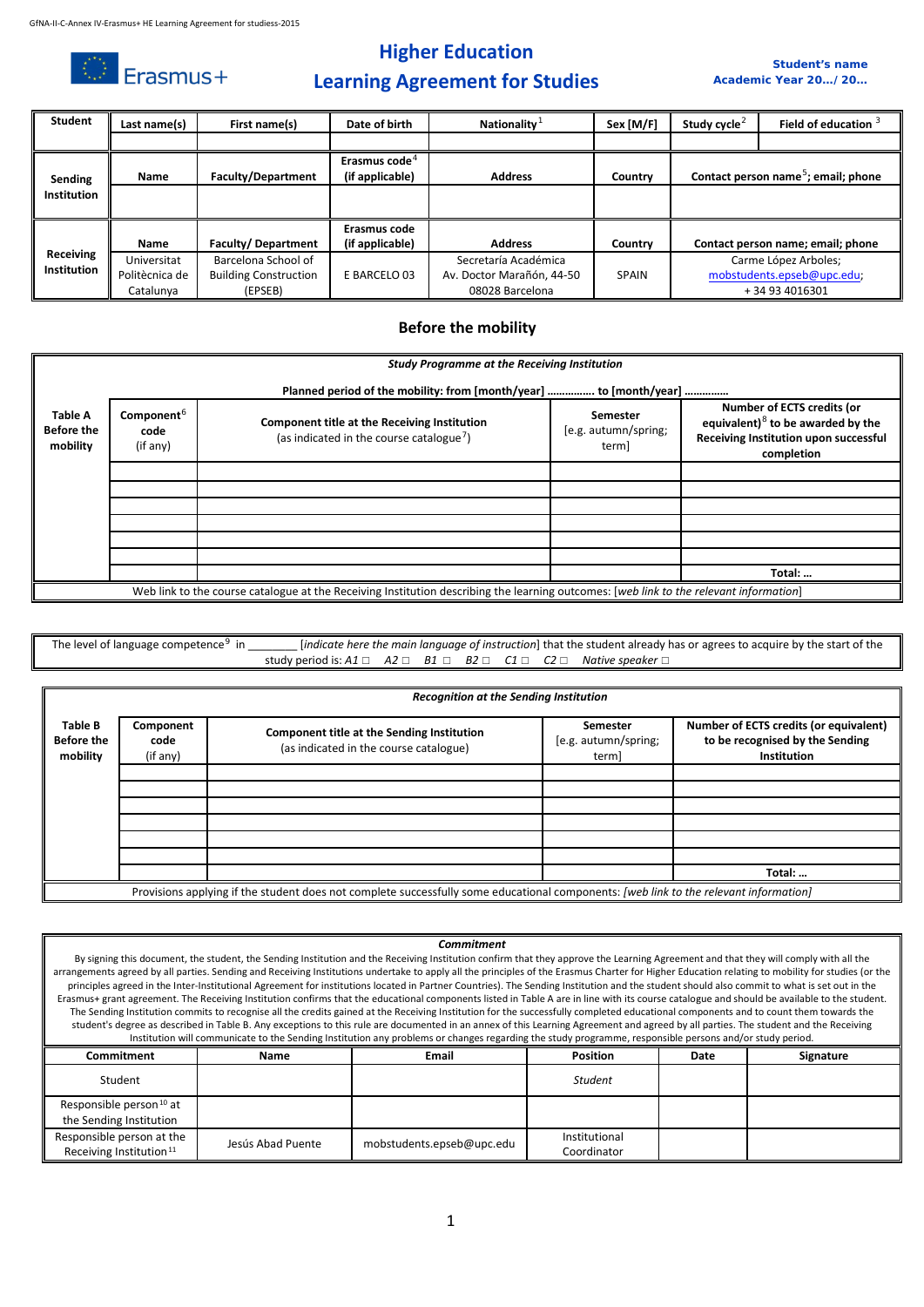

# **Higher Education Learning Agreement for Studies**

### **During the Mobility**

|                                    | <b>Exceptional changes to Table A</b><br>(to be approved by e-mail or signature by the student, the responsible person in the Sending Institution and the responsible person in the Receiving Institution) |                                                                                                         |                                                     |                                            |                                                                                           |  |  |
|------------------------------------|------------------------------------------------------------------------------------------------------------------------------------------------------------------------------------------------------------|---------------------------------------------------------------------------------------------------------|-----------------------------------------------------|--------------------------------------------|-------------------------------------------------------------------------------------------|--|--|
| Table A2<br>During the<br>mobility | Component<br>code<br>(if any)                                                                                                                                                                              | <b>Component title at the Receiving</b><br><b>Institution</b><br>(as indicated in the course catalogue) | <b>Deleted</b><br>component<br>[tick if applicable] | Added<br>component<br>[tick if applicable] | Number of<br><b>ECTS</b> credits<br>Reason for change <sup>12</sup><br>(or<br>equivalent) |  |  |
| ⊠                                  |                                                                                                                                                                                                            | Choose an item.                                                                                         |                                                     |                                            |                                                                                           |  |  |
|                                    |                                                                                                                                                                                                            |                                                                                                         |                                                     | ⊠                                          | Choose an item.                                                                           |  |  |

|                                                                                                                                                                                                                                                                  | <b>Exceptional changes to Table B (if applicable)</b><br>(to be approved by e-mail or signature by the student and the responsible person in the Sending Institution) |  |  |                                        |  |  |
|------------------------------------------------------------------------------------------------------------------------------------------------------------------------------------------------------------------------------------------------------------------|-----------------------------------------------------------------------------------------------------------------------------------------------------------------------|--|--|----------------------------------------|--|--|
| Table B2<br>Added<br><b>Deleted</b><br>Component<br>Component title at the Sending Institution<br>During the<br>code<br>component<br>component<br>(as indicated in the course catalogue)<br>[tick if applicable]<br>mobility<br>[tick if applicable]<br>(if any) |                                                                                                                                                                       |  |  | Number of ECTS credits (or equivalent) |  |  |
|                                                                                                                                                                                                                                                                  |                                                                                                                                                                       |  |  |                                        |  |  |
|                                                                                                                                                                                                                                                                  |                                                                                                                                                                       |  |  |                                        |  |  |

### **After the Mobility**

|                                  | <b>Transcript of Records at the Receiving Institution</b>                           |                                                                                        |                                                                         |                                                     |                                                                     |  |  |
|----------------------------------|-------------------------------------------------------------------------------------|----------------------------------------------------------------------------------------|-------------------------------------------------------------------------|-----------------------------------------------------|---------------------------------------------------------------------|--|--|
|                                  | Start and end dates of the study period: from [day/month/year]  to [day/month/year] |                                                                                        |                                                                         |                                                     |                                                                     |  |  |
| Table C<br>After the<br>mobility | Component<br>code<br>(if any)                                                       | Component title at the Receiving Institution<br>(as indicated in the course catalogue) | Was the component<br>successfully completed<br>by the student? [Yes/No] | <b>Number of ECTS</b><br>credits<br>(or equivalent) | <b>Grades</b><br>received at the<br>Receiving<br><b>Institution</b> |  |  |
|                                  |                                                                                     |                                                                                        |                                                                         |                                                     |                                                                     |  |  |
|                                  |                                                                                     |                                                                                        |                                                                         |                                                     |                                                                     |  |  |
|                                  |                                                                                     |                                                                                        |                                                                         |                                                     |                                                                     |  |  |
|                                  |                                                                                     |                                                                                        |                                                                         |                                                     |                                                                     |  |  |
|                                  |                                                                                     |                                                                                        |                                                                         | Total:                                              |                                                                     |  |  |

|                                         |                               |                                                                                                    | Transcript of Records and Recognition at the Sending Institution<br>Start and end dates of the study period: from [day/month/year]  to [day/month/year] |                                                                           |  |
|-----------------------------------------|-------------------------------|----------------------------------------------------------------------------------------------------|---------------------------------------------------------------------------------------------------------------------------------------------------------|---------------------------------------------------------------------------|--|
| <b>Table D</b><br>After the<br>mobility | Component<br>code<br>(if any) | Title of recognised component at the Sending Institution<br>(as indicated in the course catalogue) | <b>Number of ECTS credits</b><br>(or equivalent)<br>recognised                                                                                          | Grades registered at the<br><b>Sending Institution</b><br>(if applicable) |  |
|                                         |                               |                                                                                                    |                                                                                                                                                         |                                                                           |  |
|                                         |                               |                                                                                                    | Total:                                                                                                                                                  |                                                                           |  |